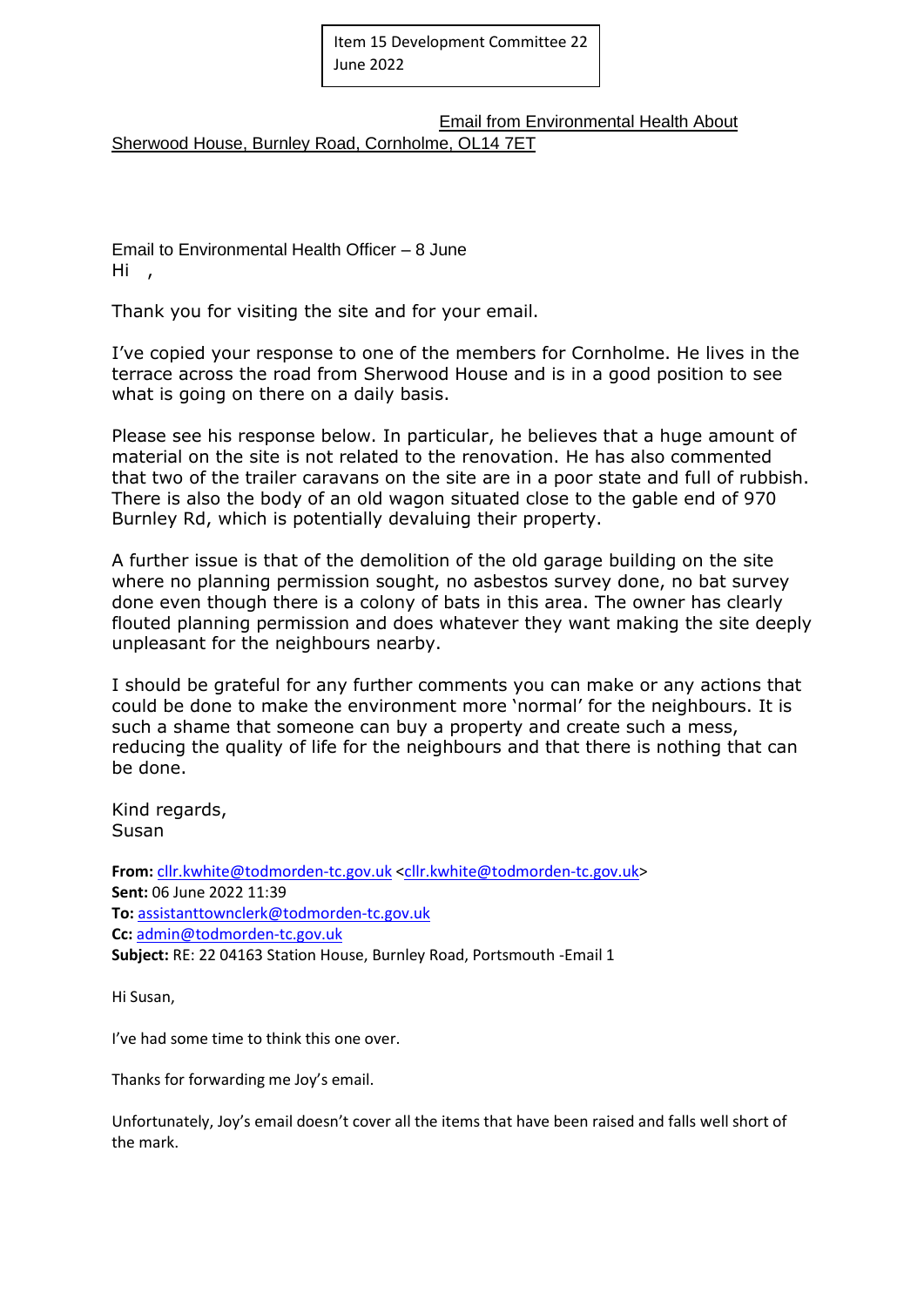Items on site, There are a lot of items that are clearly not related to the renovation of the house that look like they've been just dumped there.

Trailer caravans, there are three on site, one being used to live in by the site owner, but the other two are in a sorry state and full of junk.

Old waggon body, situated close to the gabble end of 970 Burnley Road.

Removal of pedestrian access between the two sites, (Station garage and 970 Burnley Rd)

The removal of the pedestrian access between the two sites, location of the old waggon body has devalued 970 Burnley Rd.

In terms of demolition of the old garage building, n permissions sought, no asbestos survey done ad bat survey done, yes, we do have a colony of bats in this area.

Lots of outstanding issues and the local residents expect more from Calderdale.

Once again, many thanks.

Ken

Dear Susan

The reference for your enquiry is 22/04163/GDOCD and the correct address is Sherwood House, Burnley Road, Todmorden OL14 7ET.

I have visited the site and spoken to the owner/occupier regarding what she is doing at the site. I have no evidence that it is a waste transfer station or scrap yard. I can confirm that the owner is completely renovating the house and land including building an extension to make the home accessible to a wheelchair user. The reason there is so much building material on site is that the job is being completed with recycled materials where possible. I have advised that no more are obtained at this point.

The timescale for completion is October 2022 for the house and March 2023 for the garden.

Regarding rats, the material on site is mainly inert (bricks/tyres/paving /timber etc). This does not meet the legal criteria for a pest control notice as we would be looking for foodstuff and bedding material that rats might use.

I understand that the site was previously a house and mechanics workshop and prior to that also a petrol station. It may be that a degree of commercial activity is permissible on the site in any case although of course that would be for Planning to enforce.

At the present time I do not see any grounds for enforcement. The owner said they would try and fence the site so it was not as visible.

Please do not hesitate to contact me if you receive any more evidence or concerns.

Kind Regards,